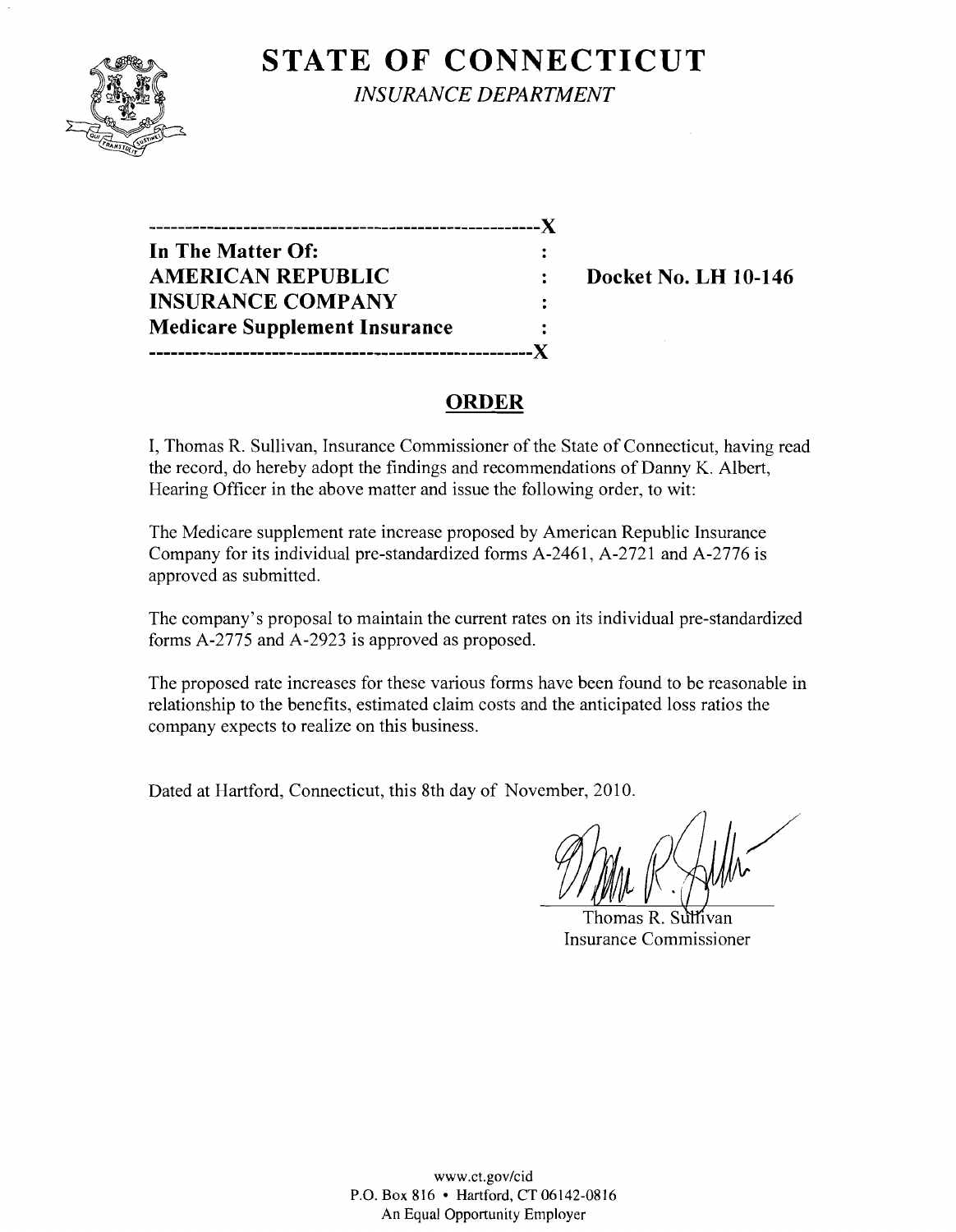# **STATE OF CONNECTICUT**



*INSURANCE DEPARTMENT* 

| In The Matter Of:                    |  |
|--------------------------------------|--|
| <b>AMERICAN REPUBLIC</b>             |  |
| <b>INSURANCE COMPANY</b>             |  |
| <b>Medicare Supplement Insurance</b> |  |
|                                      |  |

**Docket No. LH 10-146** 

### **PROPOSED FINAL DECISION**

# **1. INTRODUCTION**

The Insurance Commissioner of the State of Connecticut is empowered to review rates charged for individual and group Medicare supplement policies sold to any resident of this State who is eligible for Medicare. The source for this regulatory authority is contained in Chapter 700c and Section 38a-495a of the Connecticut General Statutes.

After due notice a hearing was held at the Insurance Department in Hartford on October 27,2010 to consider whether or not the rate increase requested by American Republic Insurance Company on its individual pre-standardized Medicare supplement business should be approved.

No individuals from the general public attended the hearing.

No representatives from American Republic attended the hearing.

The hearing was conducted in accordance with the requirements of Section 38a-474, Connecticut General Statutes, the Uniform Administrative Procedures Act, Chapter 54 of the Connecticut General Statutes, and the Insurance Department Rules of Practice, Section 38a-8-1 et seq. of the Regulations of Connecticut State Agencies.

A Medicare supplement (or Medigap) policy is a private health insurance policy sold on an individual or group basis which provides benefits that are additional to the benefits provided by Medicare. For many years Medicare supplement policies have been highly regulated under both state and federal law to protect the interests of persons eligible for Medicare who depend on these policies to provide additional coverage for the costs of health care.

Effective December 1, 2005, Connecticut amended its program of standardized Medicare supplement policies in accordance with Section 38a-495a of the Connecticut General Statutes, and Sections 38a-495a-l through 38a-495a-21 of the Regulations of Connecticut Agencies. This program, which conforms to federal requirements, provides that all insurers offering Medicare supplement policies for sale in the state must offer the basic "core" package of benefits known as Plan A. Insurers may also offer anyone or more of eleven other plans (Plans B through L).

> www.ct.gov/cid P.O. Box 816 • Hartford, CT 06142-0816 An Equal Opportunity Employer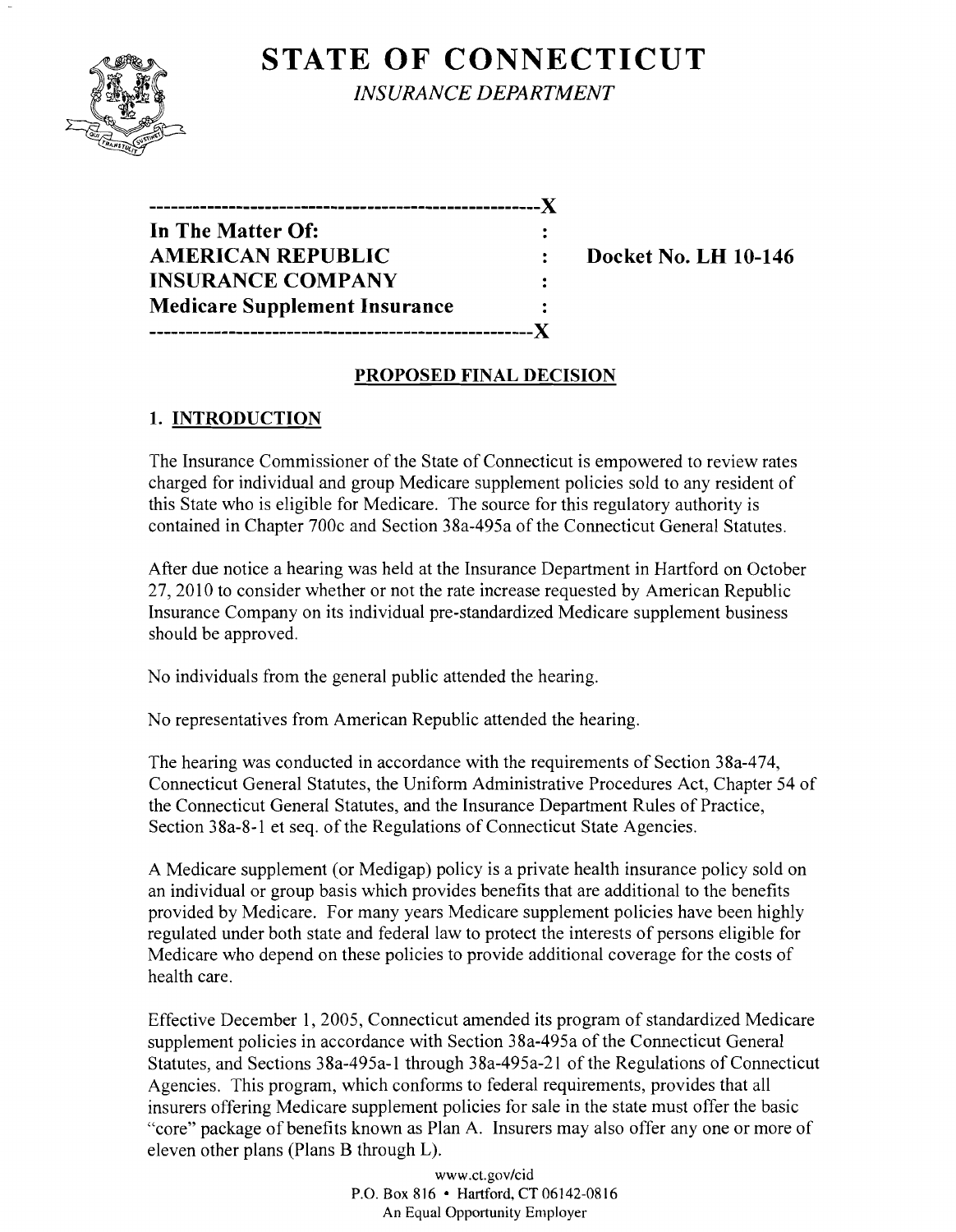Effective January 1,2006, in accordance with Section 38a-495c of the Connecticut General Statutes (as amended by Public Act 05-20) premiums for all Medicare supplement policies in the state must use community rating. Rates for Plans A through L must be computed without regard to age, gender, previous claims history or the medical condition of any person covered by a Medicare supplement policy or certificate.

The statute provides that coverage under Plan A through L may not be denied on the basis of age, gender, previous claims history or the medical condition of any covered person. Insurers may exclude benefits for losses incurred within six months from the effective date of coverage based on a pre-existing condition.

Effective October 1, 1998, carriers that offer Plan B or Plan C must make these plans as well as Plan A, available to all persons eligible for Medicare by reason of disability.

Insurers must also make the necessary arrangements to receive notice of all claims paid by Medicare for their insureds so that supplemental benefits can be computed and paid without requiring insureds to file claim forms for such benefits. This process of direct notice and automatic claims payment is commonly referred to as "piggybacking" or "crossover".

Sections 38a-495 and 38a-522 of the Connecticut General Statutes, and Section 38a-495a-10 of the Regulations of Connecticut Agencies, state that individual and group Medicare supplement policies must have anticipated loss ratios of 65% and 75%, respectively. Under Sections 38a-495-7 and 38a-495a-10 of the Regulations of Connecticut Agencies, filings for rate increases must demonstrate that actual and expected losses in relation to premiums meet these standards, and anticipated loss ratios for the entire future period for which the requested premiums are calculated to provide coverage must be expected to equal or exceed the appropriate loss ratio standard.

Section 38a-473 of the Connecticut General Statutes provides that no insurer may incorporate in its rates for Medicare supplement policies factors for expenses that exceed 150% of the average expense ratio for that insurer's entire written premium for all lines of health insurance for the previous calendar year.

#### II. **FINDING OF FACT**

After reviewing the exhibits entered into the record of this proceeding, and utilizing the experience, technical competence and specialized knowledge of the Insurance Department, the undersigned makes the following findings of fact:

1. American Republic Insurance Company has requested the following rate increases for its individual pre-standardized Medicare supplement plans:

|            | Proposed      |
|------------|---------------|
| Form $#$   | Rate Increase |
| A-2461     | 8.4%          |
| $A - 2721$ | 6.3%          |
| A-2776     | 6.3%          |

No rate change for policy forms A-2775 and A-2923.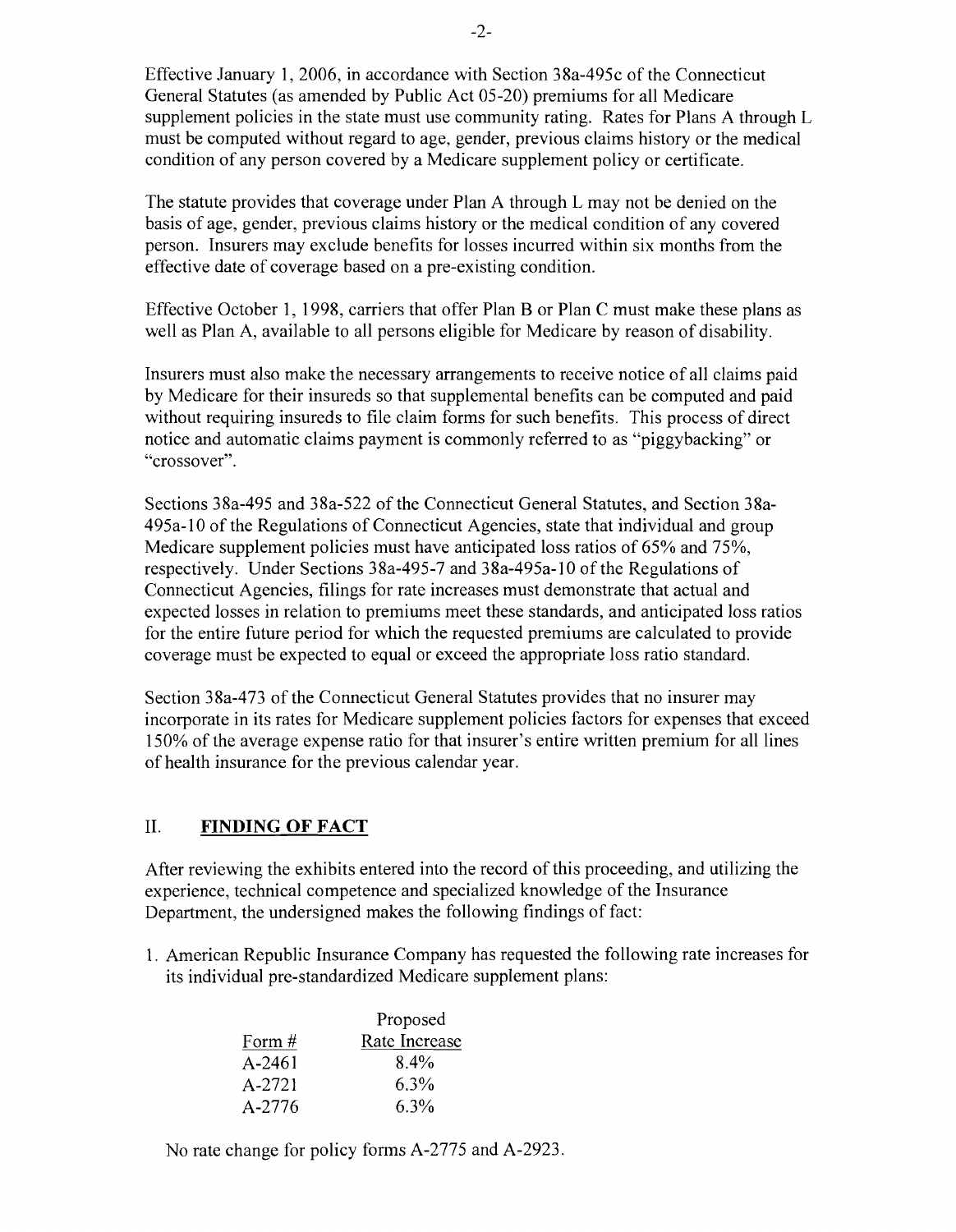2. The number of in-force policies as of  $6/30/2010$ :

| Form # | СT |
|--------|----|
| A-2461 | 4  |
| A-2721 | 8  |
| A-2775 | 5  |
| A-2776 | ı  |
| A-2923 | 5  |

- 3. American Republic certified that their expense factors are in compliance with section 38a-473, C.G.S..
- 4. Effective 12/1/99, American Republic is no longer selling Medicare supplement products in Connecticut.
- 5. The company certified that it was in compliance with subsection (e) of section 38a-495c, C.G.S., relative to the automatic claims processing requirement (crossover/piggybacking).
- 6. The lifetime loss ratio for each form is expected to satisfy the Connecticut regulatory loss ratio requirement of 65%.
- 7. Below are incurred loss ratios for each form from inception through  $7/31/2010$ :

|          | CT         | Nationwide |
|----------|------------|------------|
| Form $#$ | Loss Ratio | Loss Ratio |
| Combined | 73.2%      | 63.7%      |

8. Below are incurred loss ratios from  $1/1/2010$  through  $7/31/2010$ :

|          | CT         | Nationwide |
|----------|------------|------------|
| Form #   | Loss Ratio | Loss Ratio |
| Combined | 42.9%      | 70.4%      |

- 9. American Republic Insurance Company's 2010 Medicare supplement rate filing proposal is in compliance with the requirements of regulation 38a-474 as it applies to the contents of the rate submission as well as the actuarial memorandum.
- 10. The projected 2011 nationwide loss ratios with and without the proposed rate increases for each of the plans are as follows:

|          | Without Rate | With Rate |
|----------|--------------|-----------|
| Form $#$ | Increase     | Increase  |
| Combined | 74.4%        | 72.5%     |